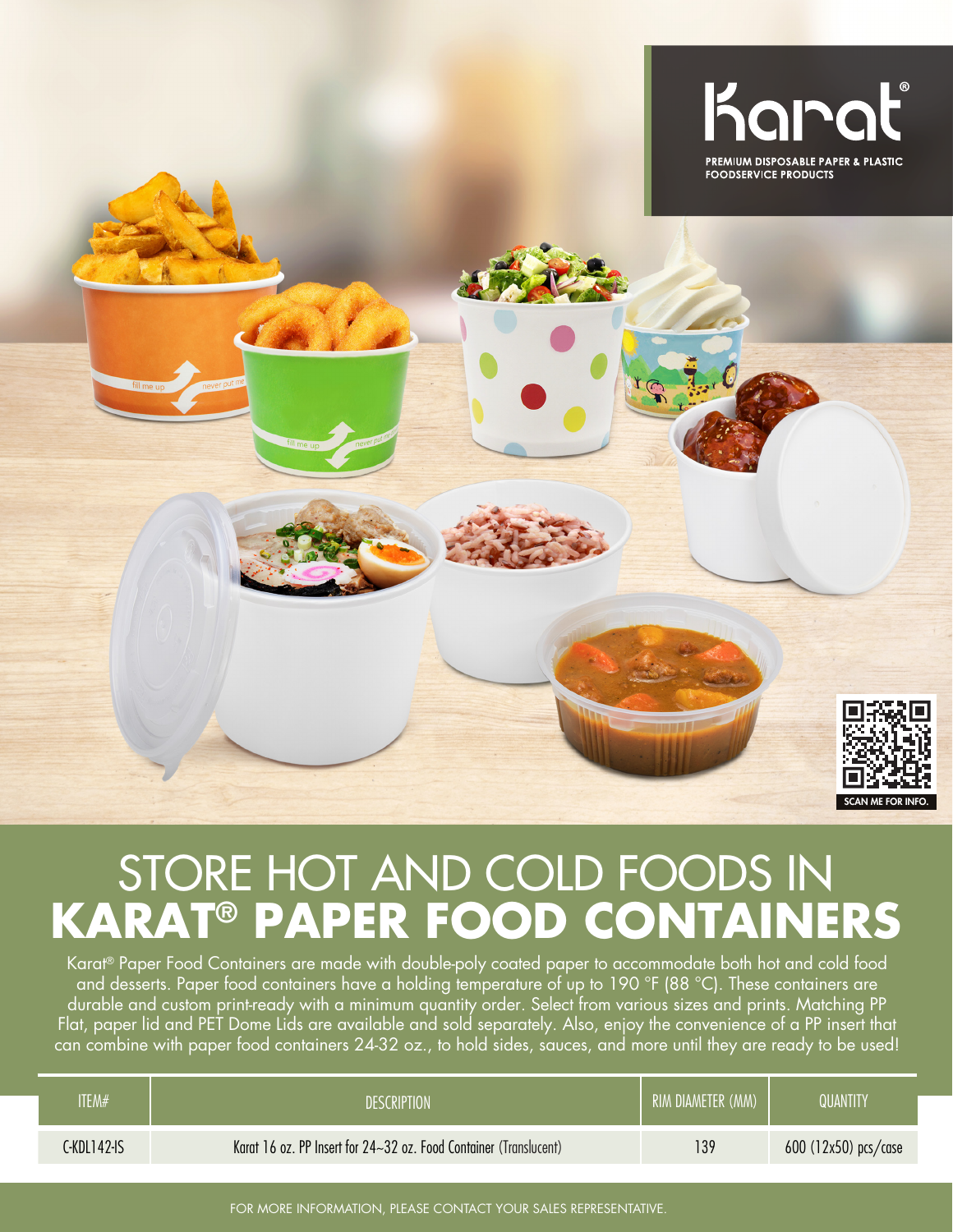| ITEM#            | <b>DESCRIPTION</b>                          | RIM DIAMETER (MM) | QUANTITY              |
|------------------|---------------------------------------------|-------------------|-----------------------|
| C-KDP2 (Pink)    | Karat 2 oz. Sampling Food Container (Pink)  | 51                | 2000 (40x50) pcs/case |
| C-KDP2W          | Karat 2 oz. Sampling Food Container (White) | 51                | 2000 (40x50) pcs/case |
| C-KDP4 (Green)   | Karat 4 oz. Food Container (Green)          | 76                | 1000 (20x50) pcs/case |
| C-KDP4 (Pink)    | Karat 4 oz. Food Container (Pink)           | 76                | 1000 (20x50) pcs/case |
| C-KDP4 (Safari)  | Karat 4 oz. Food Container (Safari)         | 76                | 1000 (20x50) pcs/case |
| C-KDP4W          | Karat 4 oz. Food Container (White)          | 76                | 1000 (20x50) pcs/case |
| C-KDP5 (Green)   | Karat 5 oz. Food Container (Green)          | 87                | 1000 (20x50) pcs/case |
| C-KDP5 (Pink)    | Karat 5 oz. Food Container (Pink)           | 87                | 1000 (20x50) pcs/case |
| C-KDP5W          | Karat 5 oz. Food Container (White)          | 87                | 1000 (20x50) pcs/case |
| C-KDP6 (Green)   | Karat 6 oz. Food Container (Green)          | 96                | 1000 (20x50) pcs/case |
| C-KDP6 (Pink)    | Karat 6 oz. Food Container (Pink)           | 96                | 1000 (20x50) pcs/case |
| C-KDP6W          | Karat 6 oz. Food Container (White)          | 96                | 1000 (20x50) pcs/case |
| C-KDP8 (Green)   | Karat 8 oz. Food Container (Green)          | 95                | 1000 (20x50) pcs/case |
| C-KDP8 (Pink)    | Karat 8 oz. Food Container (Pink)           | 95                | 1000 (20x50) pcs/case |
| C-KDP8 (Safari)  | Karat 8 oz. Food Container (Safari)         | 95                | 1000 (20x50) pcs/case |
| C-KDP8W          | Karat 8 oz. Food Container (White)          | 95                | 1000 (20x50) pcs/case |
| C-KDP10W         | Karat 10 oz. Food Container (White)         | 96                | 1000 (20x50) pcs/case |
| C-KDP12 (Dots)   | Karat 12 oz. Food Container (Dots)          | 100               | 1000 (20x50) pcs/case |
| C-KDP12 (Green)  | Karat 12 oz. Food Container (Green)         | 100               | 1000 (20x50) pcs/case |
| C-KDP12 (Orange) | Karat 12 oz. Food Container (Orange)        | 100               | 1000 (20x50) pcs/case |
| C-KDP12 (Pink)   | Karat 12 oz. Food Container (Pink)          | 100               | 1000 (20x50) pcs/case |
| C-KDP12 (Safari) | Karat 12 oz. Food Container (Safari)        | 100               | 1000 (20x50) pcs/case |
| C-KDP12W         | Karat 12 oz. Food Container (White)         | 100               | 1000 (20x50) pcs/case |
| C-KDP16 (Blue)   | Karat 16 oz. Food Container (Blue)          | 112               | 1000 (20x50) pcs/case |
| C-KDP16 (Dots)   | Karat 16 oz. Food Container (Dots)          | 112               | 1000 (20x50) pcs/case |
| C-KDP16 (Green)  | Karat 16 oz. Food Container (Green)         | 112               | 1000 (20x50) pcs/case |
| C-KDP16 (Orange) | Karat 16 oz. Food Container (Orange)        | 112               | 1000 (20x50) pcs/case |
| C-KDP16 (Pink)   | Karat 16 oz. Food Container (Pink)          | 112               | 1000 (20x50) pcs/case |
| C-KDP16 (Safari) | Karat 16 oz. Food Container (Safari)        | 112               | 1000 (20x50) pcs/case |

FOR MORE INFORMATION, PLEASE CONTACT YOUR SALES REPRESENTATIVE.